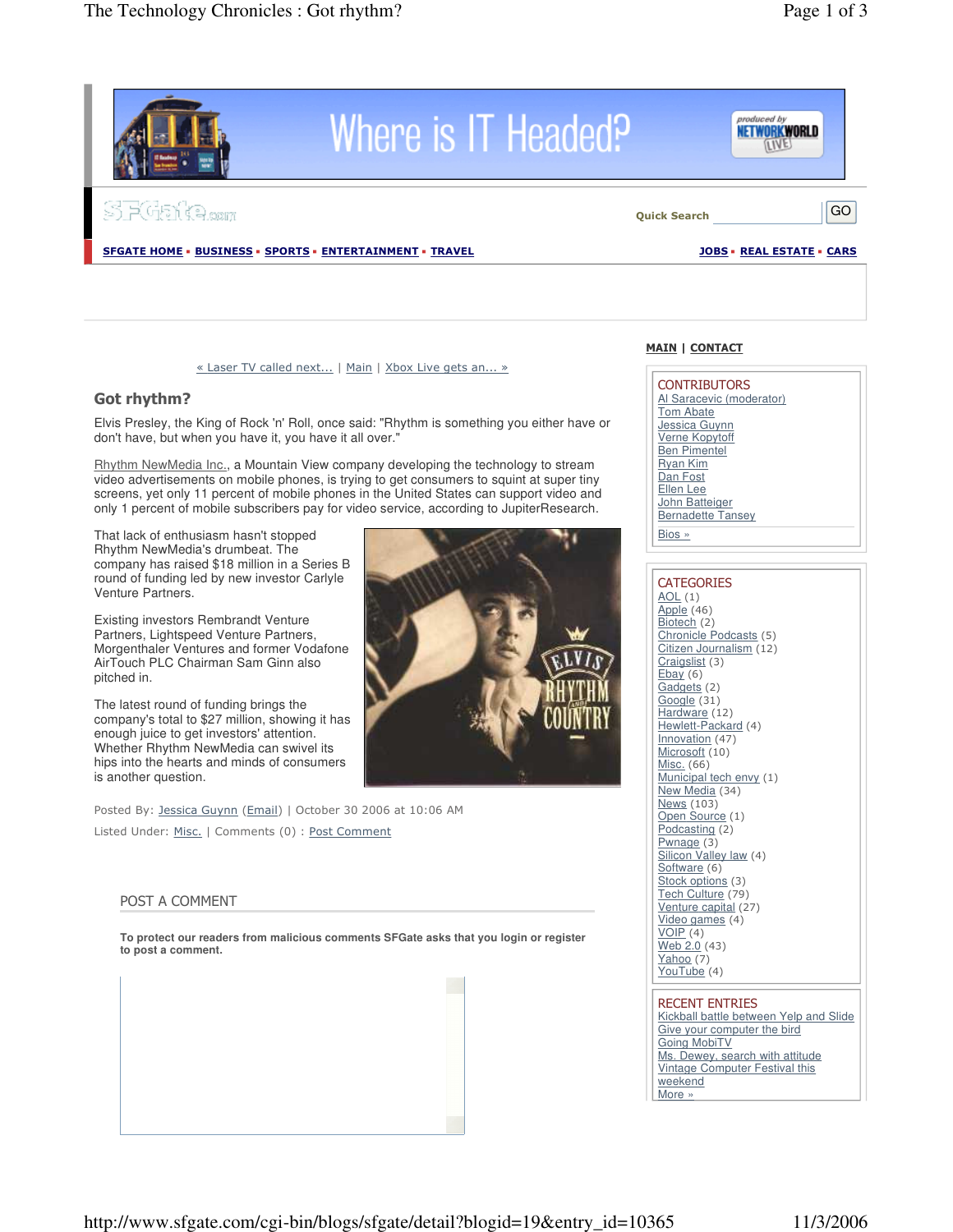| <b>Back</b>                                                                                        |    |                              |                                                                                                |                |                     |                     |                      |                      |
|----------------------------------------------------------------------------------------------------|----|------------------------------|------------------------------------------------------------------------------------------------|----------------|---------------------|---------------------|----------------------|----------------------|
| Post my comment using:<br>Top                                                                      | To |                              | <b>ARCHIVES</b>                                                                                |                |                     |                     |                      |                      |
| $\left( \bullet \right)$<br>My SFGate screen name                                                  |    |                              |                                                                                                |                |                     | « NOVEMBER 2006     |                      |                      |
| This alias:                                                                                        |    | <b>SUN</b>                   | <b>MON</b>                                                                                     | <b>TUE</b>     | WED                 | THU FRI             |                      | SAT                  |
|                                                                                                    |    | 5                            | 6                                                                                              | $\overline{7}$ | $\overline{1}$<br>8 | $\overline{2}$<br>9 | $\overline{3}$<br>10 | $\overline{4}$<br>11 |
| Sign On to post your comment. Not Registered?                                                      |    | 12                           | 13                                                                                             | 14             | 15                  | 16                  | 17                   | 18                   |
| <b>SFGate Screen Name:</b>                                                                         |    | 19                           | 20                                                                                             | 21             | 22                  | 23                  | 24                   | 25                   |
|                                                                                                    |    | 26                           | 27                                                                                             | 28             | 29                  | 30                  |                      |                      |
| Password:                                                                                          |    |                              | Subscribe to the Tech Chronicles:                                                              |                |                     |                     |                      |                      |
| $\blacktriangledown$<br>Remember me on this computer                                               |    |                              | <b>Ed</b> MyFeeds                                                                              |                | RSS                 |                     |                      |                      |
| Sign On and Post Comment                                                                           |    |                              | What is My Feeds? All RSS Feeds                                                                |                |                     |                     |                      |                      |
| Forgot password or screen name?                                                                    |    |                              |                                                                                                |                |                     |                     |                      |                      |
| By submitting this comment you agree to the Terms and Conditions                                   |    |                              | <b>BLOGROLL</b><br>Technorati<br>Silicon Valley Watcher<br>Lessig blog<br><b>Craig Newmark</b> |                |                     |                     |                      |                      |
| Not a member yet? Register now.                                                                    |    | Gizmodo<br>Valleywag<br>Digg |                                                                                                |                |                     |                     |                      |                      |
| <b>SFGate Screen Name:</b><br>What's This?                                                         |    |                              | Searchblog<br>PaidContent                                                                      |                |                     |                     |                      |                      |
| Password:                                                                                          |    |                              | Techcrunch<br>Search Engine Watch                                                              |                |                     |                     |                      |                      |
|                                                                                                    |    |                              | Om Malik's blog<br>Google blog                                                                 |                |                     |                     |                      |                      |
|                                                                                                    |    | Yahoo search blog            |                                                                                                |                |                     |                     |                      |                      |
| <b>Verify Password:</b>                                                                            |    | Techdirt                     |                                                                                                |                |                     |                     |                      |                      |
| <b>Email Address:</b>                                                                              |    |                              | Auctionbytes                                                                                   |                |                     |                     |                      |                      |
| <b>Verify Email Address:</b>                                                                       |    |                              | Techie Diva's guide to gadgets                                                                 |                |                     |                     |                      |                      |
| <b>E-mail Format:</b><br>$\odot$ Formatted (HTML) $\bigcirc$ Plain Text (ascii)                    |    |                              | <b>More Technology on SFGate</b>                                                               |                |                     |                     |                      |                      |
| Zip Code:<br>Live outside the US?                                                                  |    |                              | <b>CHRONICLE TECH NEWS</b>                                                                     |                |                     |                     |                      |                      |
| Year of Birth:                                                                                     |    | More »                       |                                                                                                |                |                     |                     |                      |                      |
|                                                                                                    |    |                              | <b>FEATURED COLUMNS</b>                                                                        |                |                     |                     |                      |                      |
| Gender:<br>() Male () Female                                                                       |    |                              | <b>David Einstein</b><br>Computing Q&A                                                         |                |                     |                     |                      |                      |
| <b>Register and Submit Comment</b>                                                                 |    |                              | · latest column (10/30)                                                                        |                |                     |                     |                      |                      |
|                                                                                                    |    |                              | <b>Peter Hartlaub</b><br><b>Playing Games</b>                                                  |                |                     |                     |                      |                      |
| By submitting this comment you agree to the Terms and Conditions                                   |    |                              | · latest column (10/31)                                                                        |                |                     |                     |                      |                      |
| @2006 San Francisco Chronicle   Privacy Policy   Feedback   RSS Feeds   FAQ   Site Index   Contact |    |                              |                                                                                                |                |                     |                     |                      |                      |
|                                                                                                    |    |                              | AP TECHNOLOGY NEWS                                                                             |                |                     |                     |                      |                      |
|                                                                                                    |    |                              | LA, Long Beach ports to get more<br>scanners to check cargo 5:07 AM                            |                |                     |                     |                      |                      |
|                                                                                                    |    |                              | Windows Vista for Biz Will Be Out Nov.<br>30 10:46 AM                                          |                |                     |                     |                      |                      |
|                                                                                                    |    |                              | Cingular to Offer 25 XM Radio<br>Streams 9:34 PM                                               |                |                     |                     |                      |                      |
|                                                                                                    |    |                              | <b>Swiss TV-Over-Broadband Service</b><br>Launched 2:50 PM                                     |                |                     |                     |                      |                      |